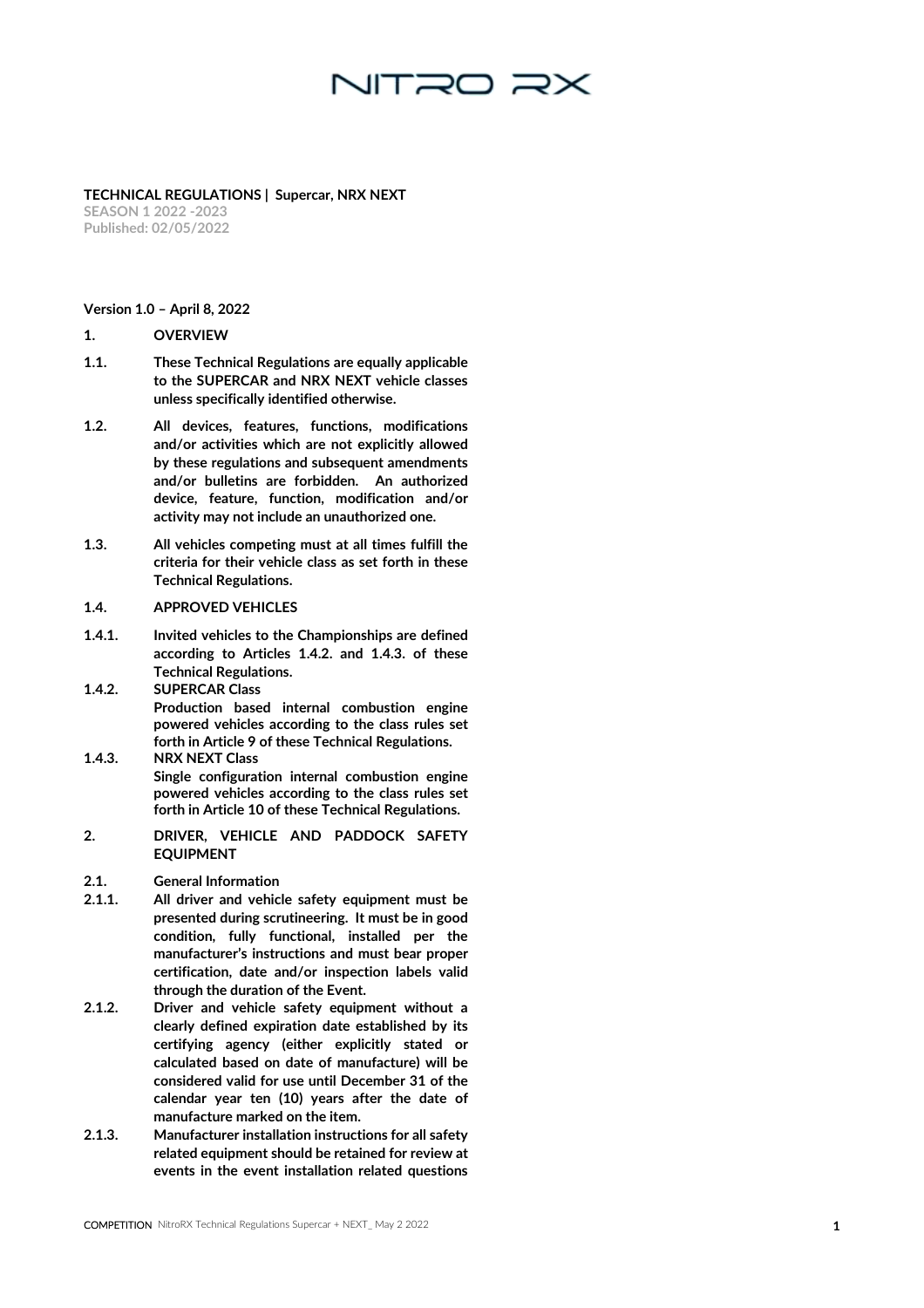

arise during scrutineering. The manufacturer's installation instructions will govern decisions on suitability. Absent the manufacturer's installation instructions, the judgment of Scrutineering will govern decisions on suitability.

#### 2.2. Helmets

- Helmets, straps and face shields/visors shall be in good condition.
- FHR anchors shall be properly installed, in good condition and match the FHR they will be used with.
- Helmets meeting the following specifications may be used:
	- FIA 8859-2015 (Ref. FIA Technical List No. 49)
	- FIA 8860-2010 (Ref. FIA Technical List No. 33)
	- FIA 8860-2018 (Ref. FIA Technical List No. 69)
	- FIA 8860-2018-ABP (Ref. FIA Technical List No. 69)
	- Snell SA2010
	- Snell SAH2010
	- Snell SA2015
	- Snell SA2020

#### 2.3. Frontal Head Restraint (FHR)

- All drivers shall use a frontal head restraint.
- The restraint and straps/tethers shall have current labeling and be in good condition with no cuts, abrasions or twists. The straps/tethers to the helmet shall match the FHR and the anchors on the helmet.
- Frontal head restraints meeting the following specifications may be used:
	- FIA 8858-2002 (Ref. FIA Technical List No. 29)
	- FIA 8858-2010 (Ref. FIA Technical List No. 29)
	- SFI Spec 38.1.

#### 2.4. Driver Suit

- The driver suit must be in good condition with no holes, tears or malfunctioning closures.
- The driver suit must be labelled in accordance with the NRX brand requirements and Commercial Regulations.
- Driver suits meeting the following specifications may be used:
	- FIA 8856-2000 (Ref. FIA Technical List No. 27)
	- FIA 8856-2018 (Ref. FIA Technical List No. 74)
	- SFI Spec 3.2A/5
	- SFI Spec 3.4/5

#### 2.5. Driver Apparel

- Drivers must wear approved fire -resistant apparel in good condition with no holes or tears including:
	- Head sock/balaclava,
	- Long sleeve undershirt,
	- Long underpants,
	- Socks,
	- Shoes,
- Gloves.
- Apparel meeting the following specifications may be used:
	- FIA 8856-2000 (Ref. FIA Technical List No. 27)
	- FIA 8856-2018 (Ref. FIA Technical List No. 74)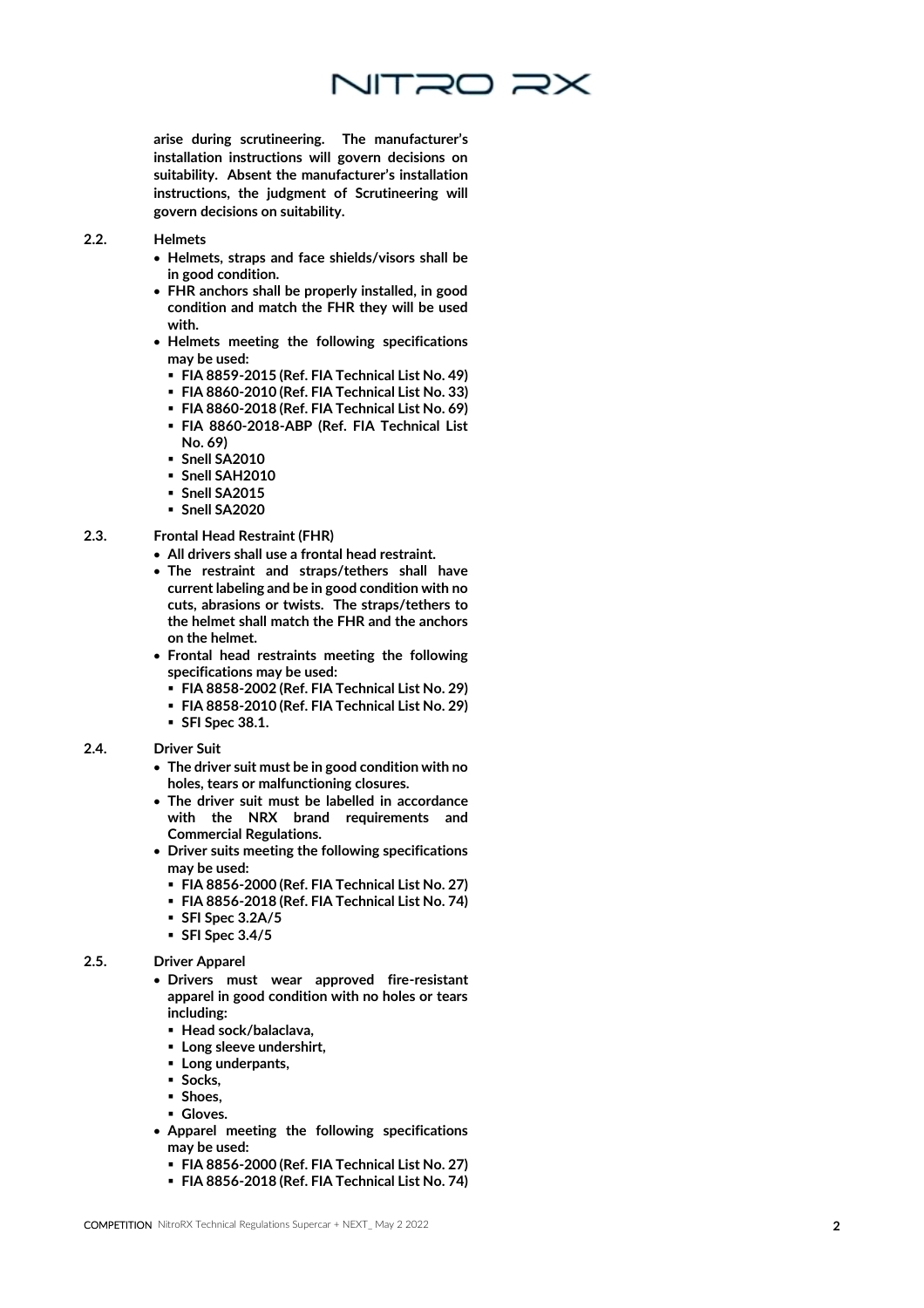#### ▪ SFI Spec 3.3.

- 
- 2.6. Safety Seats
	- All cars must be equipped with an FIA -approved driver's seat with an FIA label current through the end of the Competition.

NITRO RX

- **Seats in compliance with FIA standard 8862 - 2009 are recommended for all vehicle classes.**
- Seats in compliance with FIA standard 8855 1999 and FIA 8855 -2021 may be used provided they are manufactured with a full -length integral head surround that meets NRX approval.
- The use of seat supports homologated with the seat is compulsory.
- It is recommended that competitors discuss with their seat supplier the best match of seat, seat supports, seat cushioning and impact absorbing seat inserts to best provide enhanced vertical impact protection.
- Seats meeting the following specifications may be used:
	- FIA 8855 -1999 (Ref. FIA Technical List No. 12)
	- FIA 8855 -2021 (Ref. FIA Technical List No. 91)
	- **FIA 8862 -2009 (Ref. FIA Technical List No. 40) - Recommended**

#### 2.7. Safety Harness

- All the cars must be equipped with an FIA or SFI approved safety harness.
- Safety Harnesses must have a minimum of six (6) anchorage points conforming to the specifications of FIA Appendix J Article 253 -6.
- The two shoulder straps must have separate anchorage points.
- All elements of the harness must be from a matching set, in good condition with no cuts, abrasions, twists or bent elements.
- Webbing must not be in direct contact with any metal edges (e.g., seat support brackets, protruding fasteners, etc.).
- All snap latches shall be secured with pins or safety wire.
- Safety harnesses meeting the following specifications may be used:
	- FIA 8853/98 (Ref. FIA Technical List No. 24)
	- SFI FIA 8853-2016 (Ref. FIA Technical List No. 57)
	- SFI Spec 16.1
	- SFI Spec 16.5
	- SFI Spec 16.6

#### 2.8. Driver Restraint Racing Nets

- Driver Restraint Racing Nets are required on the interior side and the exterior side of the Driver for all vehicle classes.
- The nets must be installed in accordance with the FIA requirements. (Ref "Racing Nets Installation Specification for Touring and Grand Touring Cars – 04-12-2019 v8").
- Driver Restraint Racing Nets meeting the following specifications may be used:
	- FIA 8863-2013 (Ref FIA Technical List No. 48).
	- SFI Spec 37.1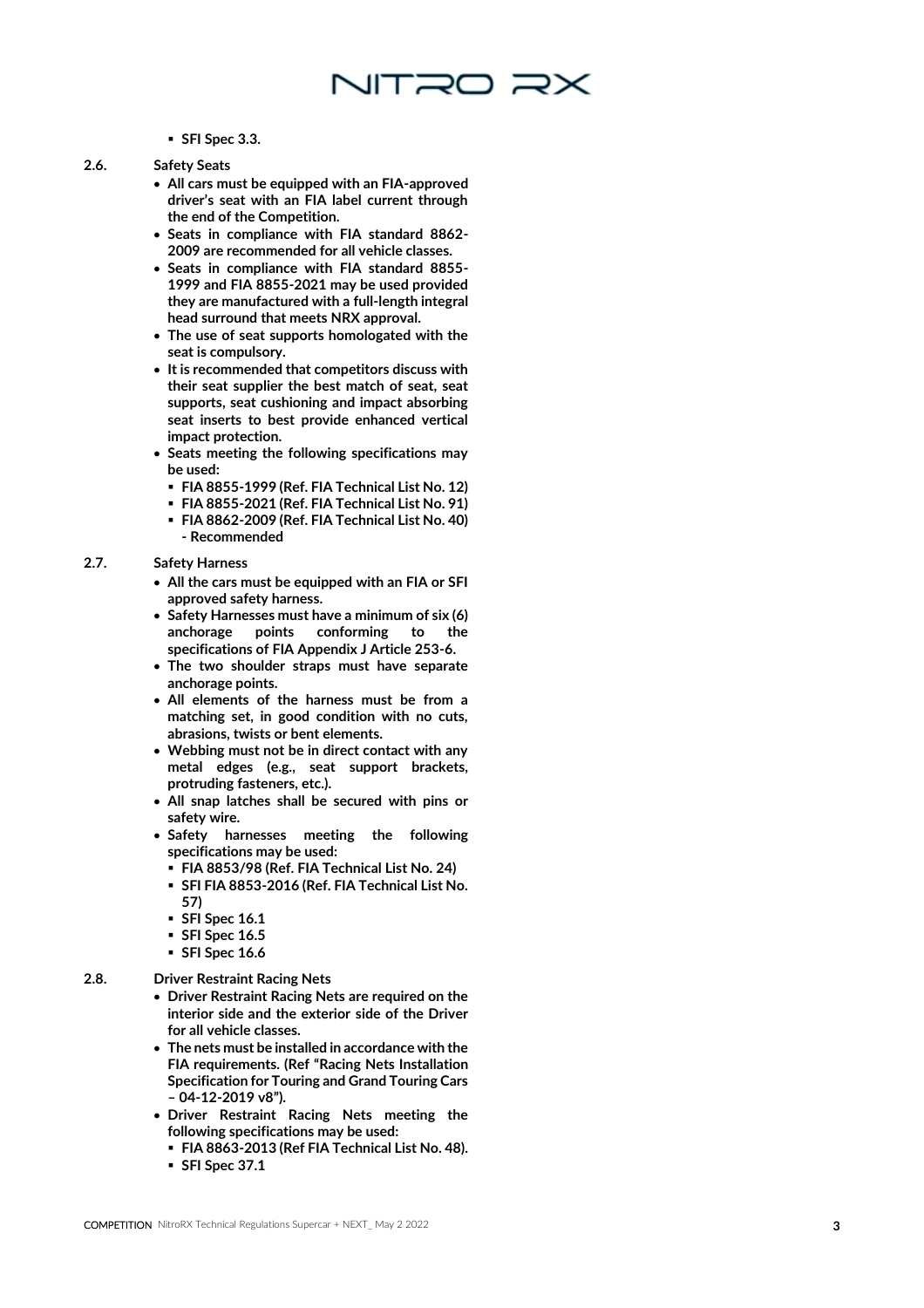

#### 2.9. Extinguisher System

All the cars must be equipped with an approved fire extinguisher system meeting the installation and operation requirements of FIA Appendix J Article 253.7.2. The extinguishing system must be able to be activated by emergency personnel from outside the vehicle and by the driver when seated normally with their safety belts fastened. For safety reasons, this must be possible at all times during the event from the beginning of Practice through Qualifying, Heats, Semi -finals and Final to the Parc Fermé period expiry or when the car is returned to the team. Exceptions can only be issued by the responsible Technical Delegate

- The inspection/filling date label must show a date no more than two years before the end of the competition.
- The date label should be located where it is readily visible during scrutineering.
- A pressurized system must indicate it is fully charged.
- The self -check function and/or the continuity of electrical operating/activating systems will be checked during scrutineering. Teams are asked to have a test lamp available for checking the continuity of the on -board fire extinguisher system switches.
- SUPERCAR SPECIFIC REQUIREMENTS
- Extinguisher systems meeting the following specification must be used:
	- FIA 8865-2015 (Ref FIA Technical List No. 52)
	- The extinguishing agent and system must be rated for use with fuels with greater than or equal to 80% Ethanol (FIA Class IV or FIA Class V listed for Ethanol).

#### NRX NEXT SPECIFIC REQUIREMENTS

- NRX NEXT vehicles must have internal and external release handles or activation switches for their onboard extinguisher system.
- Extinguisher systems meeting the following specification is **recommended** :
	- FIA 8865 -2015 (Ref FIA Technical List No. 52)
	- **· The extinguishing agent and system must be** rated for use with fuels with greater than or equal to 80% Ethanol (FIA Class IV or FIA Class V listed for Ethanol).
- Fire extinguisher systems meeting the following specifications will be accepted:
	- FIA Standard for Plumbed-in Fire Extinguisher Systems in Competition Cars (1999) (Ref FIA Technical List No. 16)
	- SFI Spec 17.1
	- The extinguishing agent must be identified as alcohol compatible and/or resistant (AR)
- 2.10. Safety Fuel Tanks
	- Vehicles must be equipped with a safety fuel tank.
	- It is recommended that the tank be filled with MIL - B -83054 or equivalent type safety foam.
	- It is recommended that competitors discuss with their Safety Fuel Tank supplier compatibility of their current bladder and safety foam with the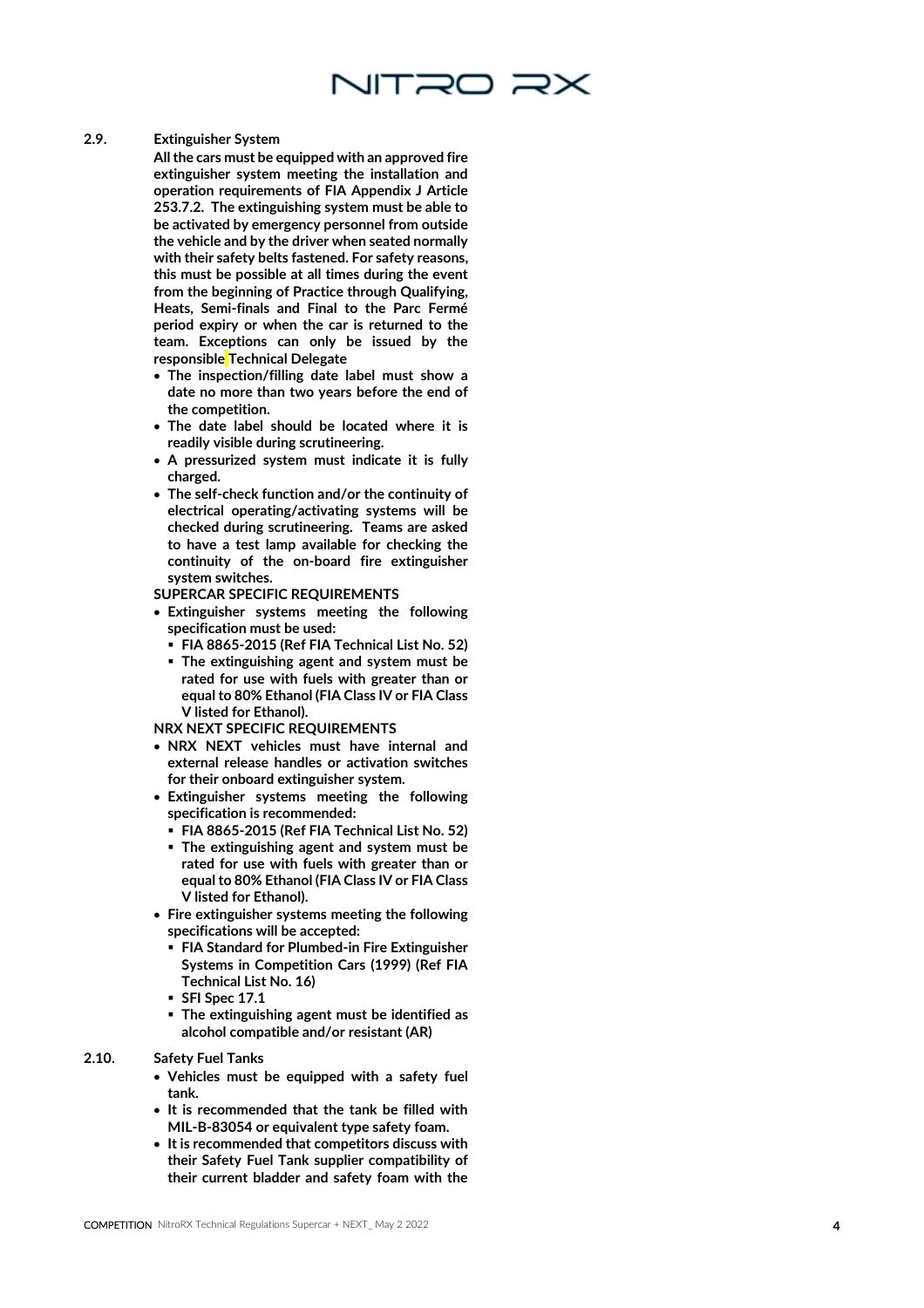

particular fuel blend the NRX Series has specified under Article 3 of these Technical Regulations.

- The tank must be mounted in a manner that allows the checking of the tank's certification and expiry date at scrutineering.
- Access to this information may be via a leak proof cover, made from non -flammable material, easily accessible and removable only with the use of simple hand tools, installed in the protection for the tank.
- Safety fuel tanks meeting the following specifications may be used:
	- FIA Approved FT3-1999
	- FIA Approved FT3.5-1999
	- FIA Approved FT5-1999
	- SFI Spec 28.3

#### 2.11. Roll/Safety Cage Padding

- Impact absorbing padding must be applied to the roll/safety cage.
- Those areas identified in Appendix J Article 253.8.3 must be padded.
- Additionally, all safety cage tubes situated within a perimeter of 50 cm (19.7 inches) around the driver's helmet, this measurement being taken with the driver sitting in the driver's seat with their harness fastened, must be padded.
- Roll/safety cage padding meeting the following specifications may be used:
	- FIA 8857-2001 Type A (Ref FIA Technical List n°23)
- SFI Spec 45.1

#### 2.12. Roll/Safety Cage

Vehicle roll/safety cage must follow the design guidelines of FIA Appendix J Article 253.8. Approval papers for the roll/safety cage must be available for review at scrutineering. Approval must be in one of the following manners:

- FIA Homologated
- ASN Homologated
- $\bullet$  In exceptional circumstances, a Non-Homologated Safety Cage may be permitted for use, at the NRX's absolute discretion. NRX Officials will set specific requirements on a case by -case basis.
- 2.13. Safety/Emergency Switch Markings
	- The extinguisher activation switches/pulls must be marked with a letter "E" inside a white circle with red edge. The external switch marking must be at least 10 cm in diameter. The internal switch/pull marking shall be as large as practical up to 10 cm in diameter dia.
	- The master electrical disconnect switches must be marked with a red lightning bolt in a blue triangle. The external switch marking must be at least 10 cm high. The internal switch marking shall be as large as practical up to 10 cm high.
- 2.14. Towing Attachment

It is compulsory that every car must be equipped with one towing attachment in the front of the car and one towing attachment in the rear of the car.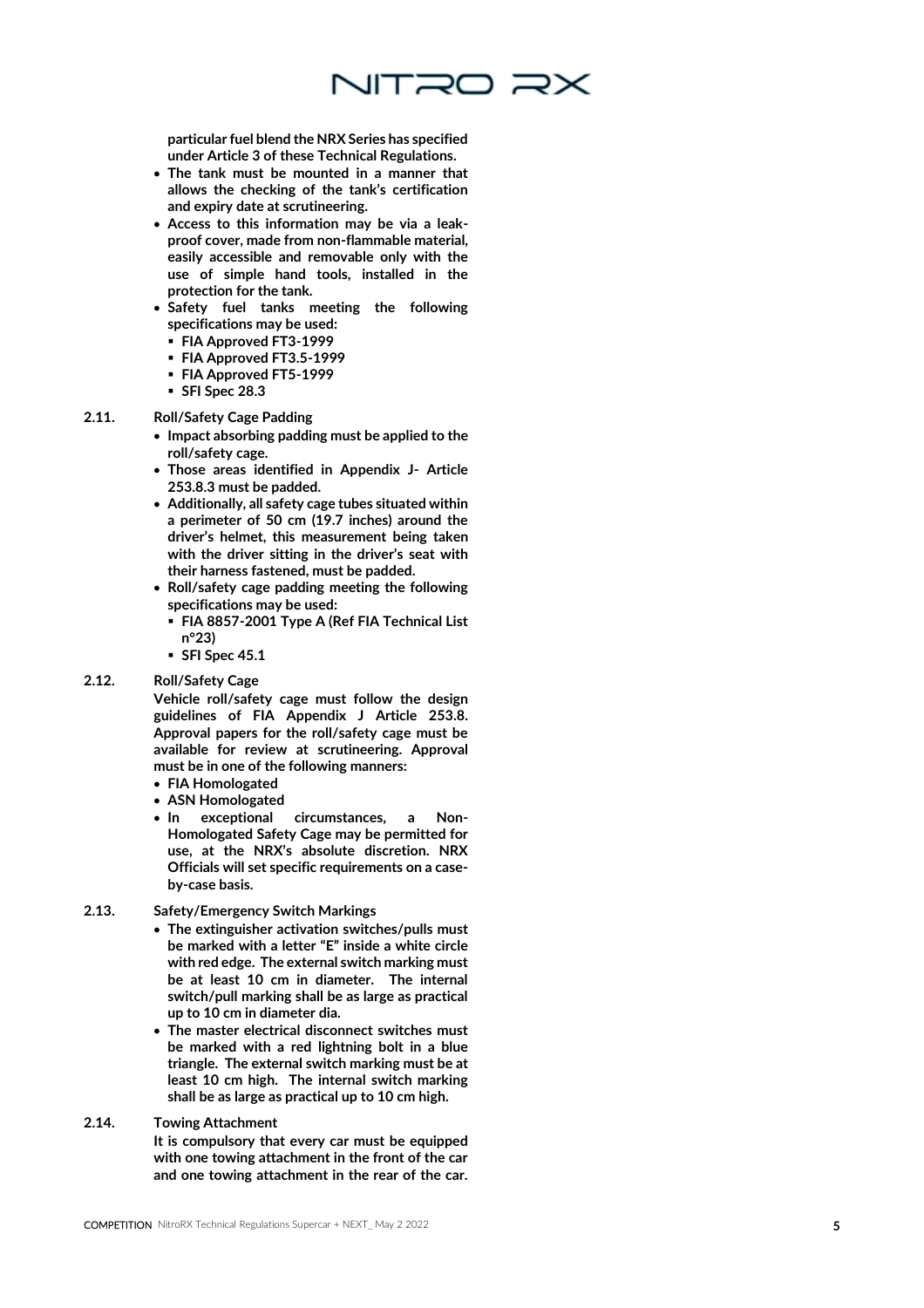

The towing attachment must be of a belt type made of soft material and have a minimum opening diameter of 60 mm. The towing attachment´s design and position must be such that it can be used if the car has stopped in loose dirt or similar. The towing attachment location must be marked with an arrow painted yellow, red or orange to contrast with the color of the car. The Technical Delegate reserves the right to order a competitor to change their towing attachment's shape, construction and/or location.

2.15. Paddock Fire Extinguisher

Each Competitor is responsible for ensuring that a dry chemical fire extinguisher of at least 5kg (10 pounds) capacity for each entered vehicle is available within the vehicle's paddock stall.

- 2.16. Paddock Protective Ground Cover Each Competitor is required to ensure that a plastic sheet (minimum dimensions 4m x 5m [13ft x 16ft]) is spread on the ground in the paddock location reserved for their team where work is to be done on their car to prevent any pollution in case of an accidental spill, leak, etc.
- **3. FUEL**
- 3.1. P1 Performance Fuels GmbH has been designated as the official fuel supplier for the internal combustion engine powered classes of the 2022 NRX Series. All vehicles must use P1 Bio Racing 100% fuel (100% Renewable E80, Product Code P - RG -041 -01) for all Events during the 2022 NRX Season.
- 3.2. The use of any device, either in or outside the car, intended specifically to reduce the temperature of the fuel is forbidden.
- 3.3. During an Event NRX Officials have the right to freely and unimpeded by the competitor, take a fuel sample from the driver's car and/or any container used for refueling. Such fuel tests will be conducted in accordance with fixed rules for this procedure by NRX Officials. These tests may be analyzed and compared with the specified control fuel by qualified personnel using specialized testing equipment provided at the venue. Any discrepancy between these samples will result in the matter being reported to the Stewards who may impose a penalty. Any further analyses will be carried out in a laboratory approved by NRX Officials. Stewards can suspend any driver from the Championship until the case has been decided.
- 3.4. All cars must be fitted with a self -sealing connector which can be used by Scrutineering to remove fuel from the car's fuel tank. It must be possible for a pipe supplied by the competitor to be fitted to this connector. The sampling connector must be placed in a non -lockable area. This device, once installed,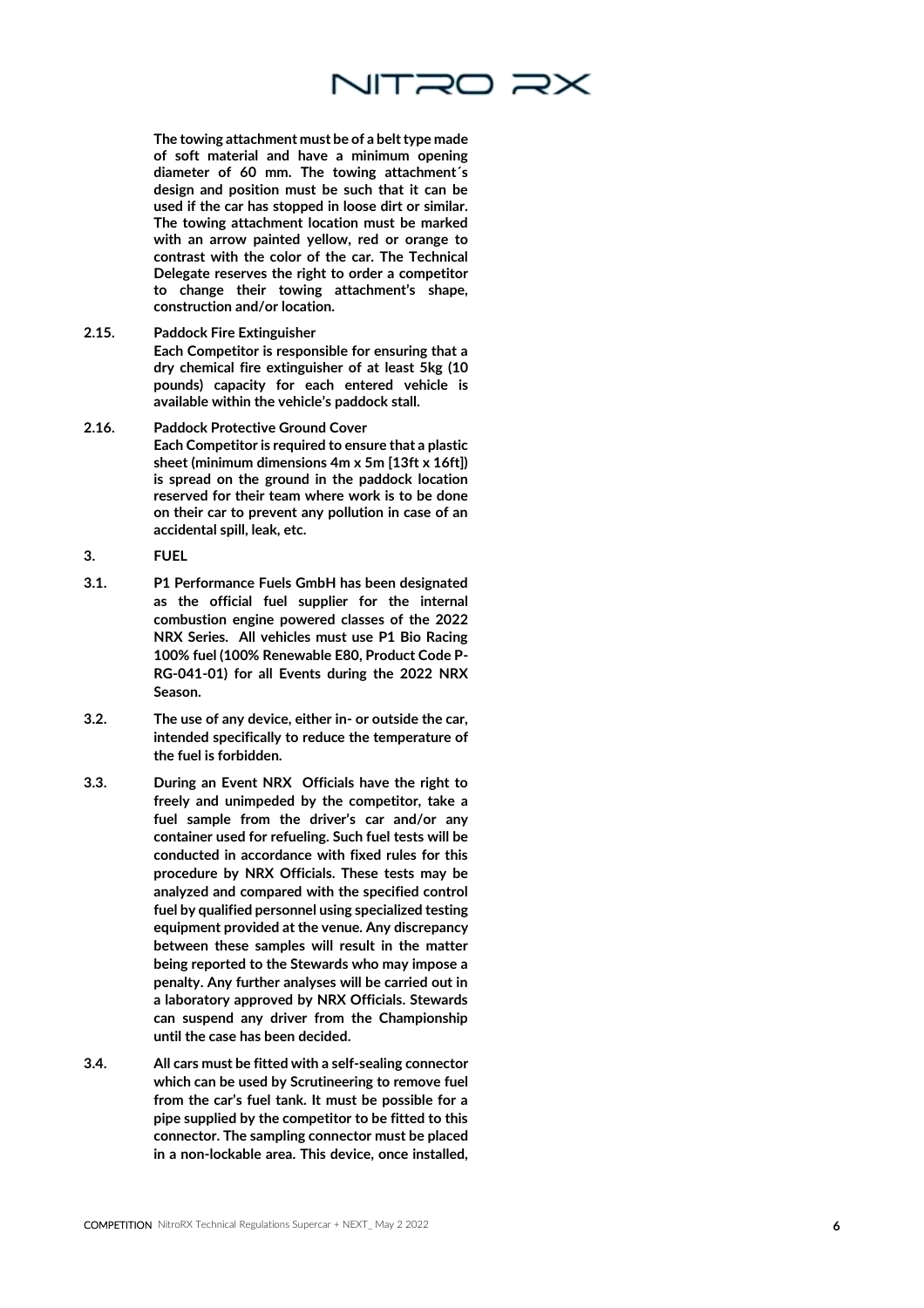

may be used for the sampling and for the simulation of a pipe rupture.

- 3.5. No refueling and/or removing of fuel is permitted during practice, on the starting grid, during a race, or before scrutineering after a completed race. At least 3 liters of fuel must be left in the tank after a completed race. Failure to follow this may result in disqualification from the race.
- **4. WHEELS AND TIRES**
- 4.1. NRX has specified Yokohama as the single tire supplier for the Championship classes for the 2022 NRX Season.
- 4.2. General Tire Rules
- 4.2.1. The tires listed in Article 4.4 of these Technical Regulations for each vehicle class are the only approved tire for use during NRX Events.
- 4.2.2. The tires must be used with the tread pattern as molded for all track conditions. Tire cutting in any form is not allowed.
- 4.2.3. Tires may not be modified or treated in any manner by either physical or chemical means.
- 4.2.4. The use of tire pre -heating or heat -retaining devices is prohibited. Heating as might occur from natural exposure to the sun is acceptable.
- 4.2.5. Tires may only be filled with ambient air, dried ambient air or nitrogen.
- 4.2.6. The registered tires, and only the registered tires, may be used by the vehicle they are registered to for all competition portions of an Event from the start of Practice through to the conclusion of the Finals.
- 4.2.7. Tires used during test days, jump practices and media rides must be approved tires, but they do not need to be registered tires.
- 4.2.8. All tire mounting must be performed by Yokohama at Events.
- 4.2.9. Wheels presented for tire mounting must be cleaned.
- 4.2.10. Standard mounting procedure includes using tire mounting lubricant.
- 4.2.11. The maximum pressure used at Events to seat the tire to the wheel is 116 psi ( 8.0 bar ). Any wheel that will not allow the tire to be properly seated at or below this pressure will be rejected.
- 4.2.12. Beadlock wheels may not be used.<br>4.2.13. Yokohama will provide Event
- Yokohama will provide Event/track specific guidance to all teams on Minimum Cold Inflation Pressures, Target Hot Pressures, Camber, etc. based on track configuration, track surface conditions and operational experience during the course of each Event. To the extent possible, this information will be included in the Supplementary Regulations for each Event.
- 4.3. Tire Allocation and Registration
- 4.3.1. Vehicle Specific NRX Tire Registration Forms will be provided and distributed to Teams by Scrutineering at each event.
- 4.3.2. The Tire Registration form contains the following sections: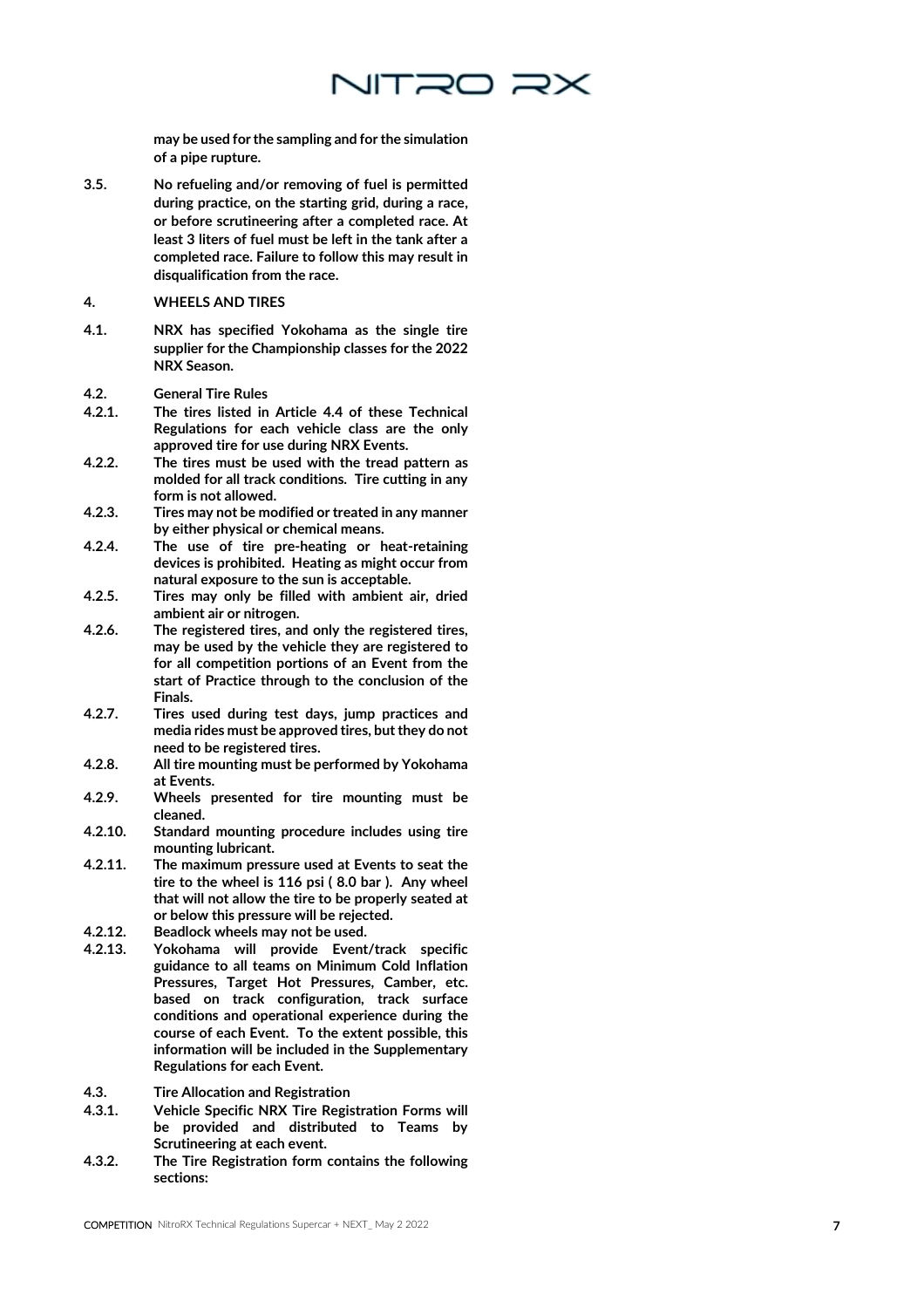

- Team Wheel Marking Team's may optionally enter information here if they use an internal wheel/tire identification system.
- Outer Tire Marking Enter the complete number adjacent to the bar code label on the tire.
- Inner Tire Marking The inner and outer tire numbers should be identical. Contact the Chief Scrutineer if they are not before submitting the Form.
- NRX Assigned Wheel Marking –Contact the Chief Scrutineer if the inner and/or outer labels are either missing or do not match. Alternate marking will be applied to the wheel/tire assembly by Scrutineering.
- $\bullet\,$  Team Signature The team must sign the Form to indicate it is the official team submittal. Teams are advised to retain an image of the submitted Form.
- 4.3.3. Teams may register up to the following number of tires per vehicle entered for each race weekend:
	- NRX NEXT 12 tires (Covers both Events of a double header weekend)
	- SUPERCARS 12 tires (Covers one Event)
- 4.3.4. Registered tires may be any combination of new and used tires at the team's discretion.
- 4.3.5. All registered tires must be present in the team paddock area, but they do not need to be mounted on rims at the time of registration.
- 4.3.6. Tire registration forms must be returned to Scrutineering no less than one (1) hour before the scheduled start of Practice for the vehicle class.
- 4.3.7. Scrutineering will scan the bar codes of the tires listed on the tire registration form in the team paddock before the start of Practice.
- 4.3.8. Tires may be checked for compliance with these regulations by Scrutineering at any time and location during the course of the Event.
- 4.3.9. Teams must schedule their arrival in Pre -Grid to allow sufficient time for the manual recording tire registration numbers by Scrutineering.
- 4.3.10. Replacement of registered tires will not be authorized for any on -track incidents during any portion of the Event, including but not limited to contact with curbs, contact with debris on the track, contact with other vehicles, etc.
- 4.3.11. Replacement of a registered tire during competition may be permitted if the tire failure experienced is jointly determined by the Yokohama Technical Representatives and the Chief Scrutineer to be the result of a manufacturing defect.
- 4.4. Yokohama Tire Application Information
- 4.4.1. Approved Tires for NRX NEXT class vehicles
	- Model: Yokohama ADVAN A054 (P/N 150113007)
		- Size: 230/640R17
		- Approved Wheel Size Vehicles in this class must use wheels specified in the Supercar Lites Part and User Manuals or Bulletins. (Currently Ref. P/N AV4043 – KMC 17" x 8" PCD4x108 ET60)
- 4.4.2. Approved Tires for SUPERCAR class vehicles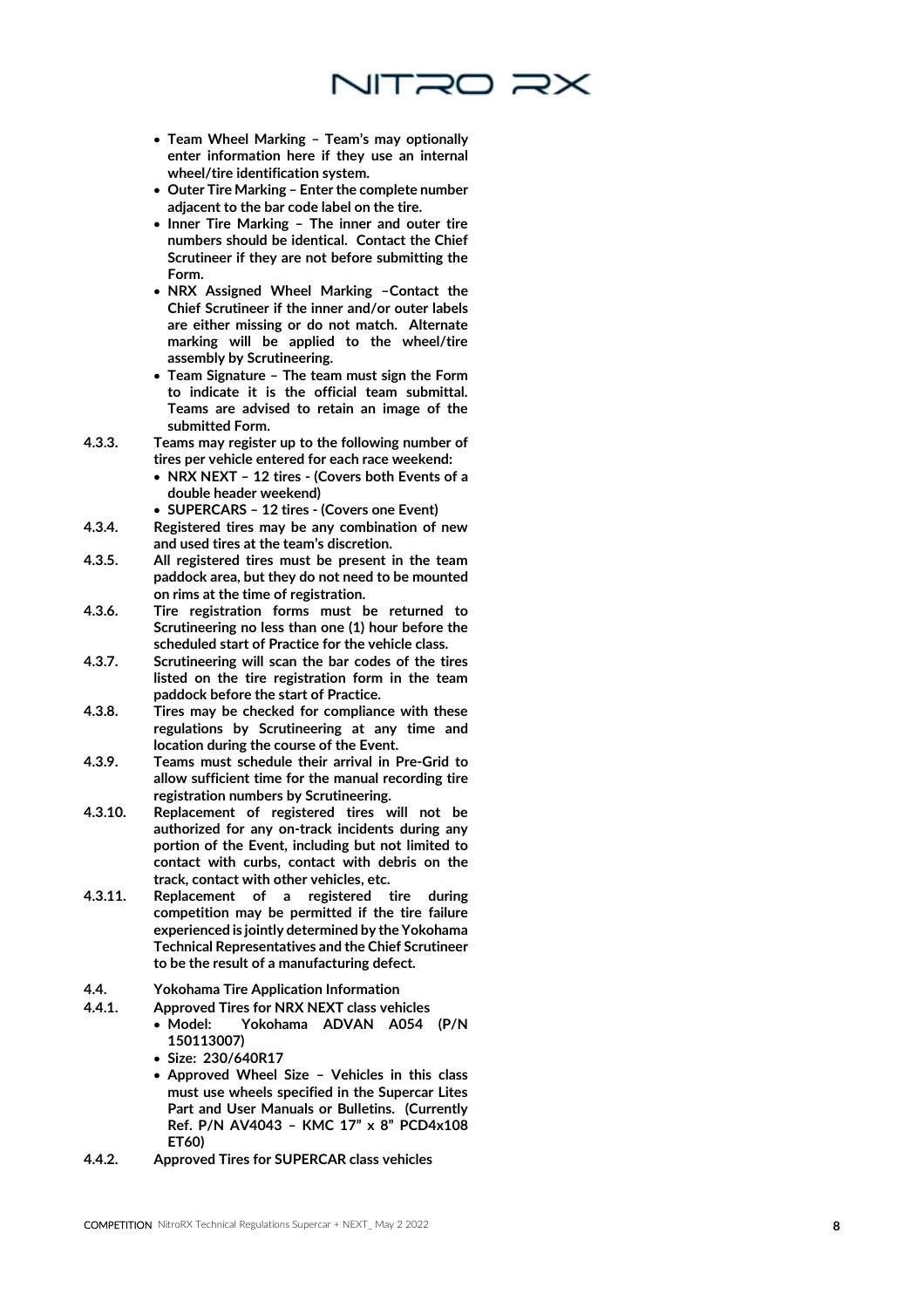

- Model: Yokohama ADVAN A054 (P/N 150113007)
- Size: 230/640R17
- Approved Wheel Size 17" rims in compliance with FIA Appendix J – Article 279 Section 9.1.1.
- 4.5. Certain Events during the 2022 NRX season may require the use of alternate tires (e.g., winter/ice events). A formal Bulletin will be issued detailing the wheels and tires to be used and the technical application notes applicable to each vehicle class.
- **5. NOISE**
- 5.1. The noise limit for combustion engine vehicles is 100 dB/A.
- 5.2. If required by local regulations, alternate noise requirements may be specified in the Supplementary Regulations for specific Events.
- 5.3. Cars must comply with noise regulations at all times during an Event.
- 5.4. The noise must be measured in accordance with the FIA noise measuring procedure using a sonometer regulated at "A" and "SLOW", placed at an angle of 45° to and a distance of 500 mm from the exhaust outlet, with the car's engine running at 4500 rpm.
- 5.5. Noise measurements will be taken at a fixed location adjacent to scrutineering. The exact location will be identified once an on -site inspection is conducted. Teams will be notified when the noise measurement station is open.
- **6. ON -BOARD CAMERA AND RECORDING SYSTEM**

Each Championship vehicle must be fitted with a camera meeting the requirements for a Judicial Camera per Article 19 of the 2022 NRX Sporting Regulations. The camera must be installed in strict compliance with the relevant instructions and must record at all times during the Event when the vehicle is running outside its paddock stall. Entrants are responsible for obtaining this system, and for the correct installation and functioning thereof. Any cost arising in connection with this system is the Competitor's responsibility. Recorded footage must be made available to the Stewards on request. Failure to supply this footage may result in a penalty being applied by the Stewards. Systems included on FIA Technical List No. 60 may be used for this purpose.

- **7. VOICE AND DATA COMMUNICATIONS AND CAPTURE**
- 7.1. Voice radio communications between the driver and their team is allowed.
- 7.1.1. Radio frequencies used by the driver and the team must be licensed for use within the respective country. Each team must inform NRX of which radio frequency each driver and the team will use prior to the start of the season when submitting their entry. Any modification of the radio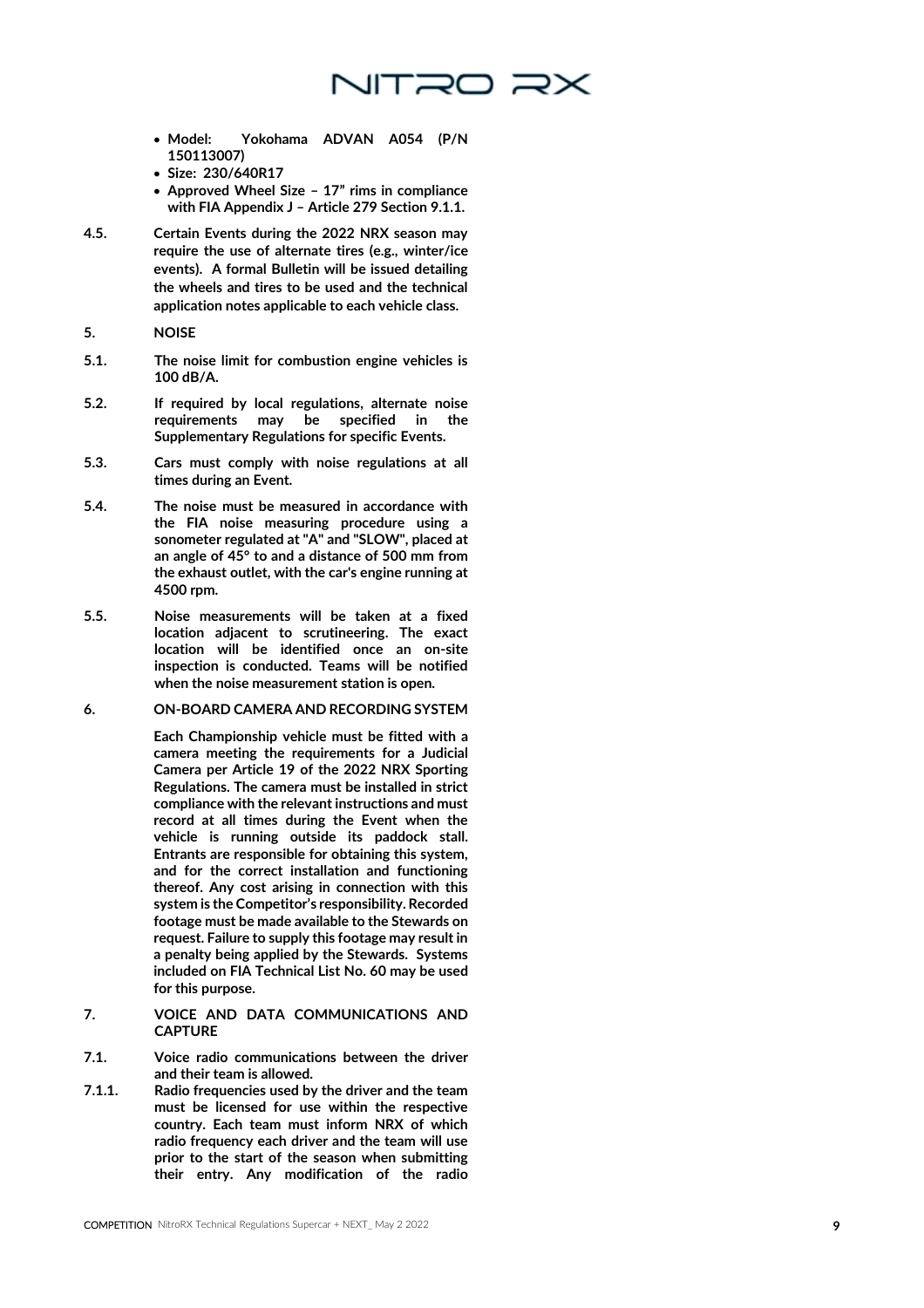

frequency must always be communicated and approved by NRX before use.

- 7.1.2. In the event that a radio frequency used by a competitor interferes with a frequency used by the track or a local rescue service or a third party, the competitor and team is required to immediately change their frequency to a non -interfering frequency first approved by NRX and which is in accordance with requirements and earlier approval. The driver and their team can be excluded from practice and competition until a change of frequency has been carried out.
- 7.1.3. Distorting or encoding radio transmissions in any way is prohibited.
- 7.2. Data telemetry to and/or from the vehicle is not allowed. Vehicle data may only be recovered when the vehicle is in its paddock space.
- 7.3. When requested, teams will provide NRX Officials with access to the Engine Control Unit (ECU), Instrument Display, Team Data Logger and any other onboard electronics installed on the vehicle and data files captured during the course of competition Events over the duration of the series. To aid in this process Teams must provide the following:
- 7.3.4. Connection cables and software capable of interfacing with, extracting data from and displaying data from any and all onboard electronics in common engineering units and formats.
- 7.3.5. Descriptions of overall onboard electronics and control system software logic, data logger software and logic and identification of data captured and its formats.
- 7.3.6. Have available personnel from the Team with the specialist expertise to aid the NRX Officials in identifying, retrieving and interpreting requested data.
- 7.3.7. Data files will not be collected by the NRX Officials, but Teams will be asked to provide documentation of findings (e.g., screen prints, plots or tables of selected data, etc.).
- 7.4. An NRX Series specified data logger system may be required by NRX at any point during the course of the season by bulletin.
- 7.4.1. Details of the system's configuration, installation, functions and supplier and will be contained in the bulletin.
- 7.4.2. Procurement and installation of the NRX Series specified data logger will be the responsibility of the Competitor.
- 7.4.3. The requirement will only apply to the vehicle class(es) identified in the bulletin.
- **8. VEHICLE EXTERIOR**
- 8.1. The vehicle must be marked in accordance with the 2022 NRX Series Style Guide as set forth in the NRX Commercial Regulations. . No car will be allowed to practice or race in a championship or appear in a media promotional event without being marked correctly.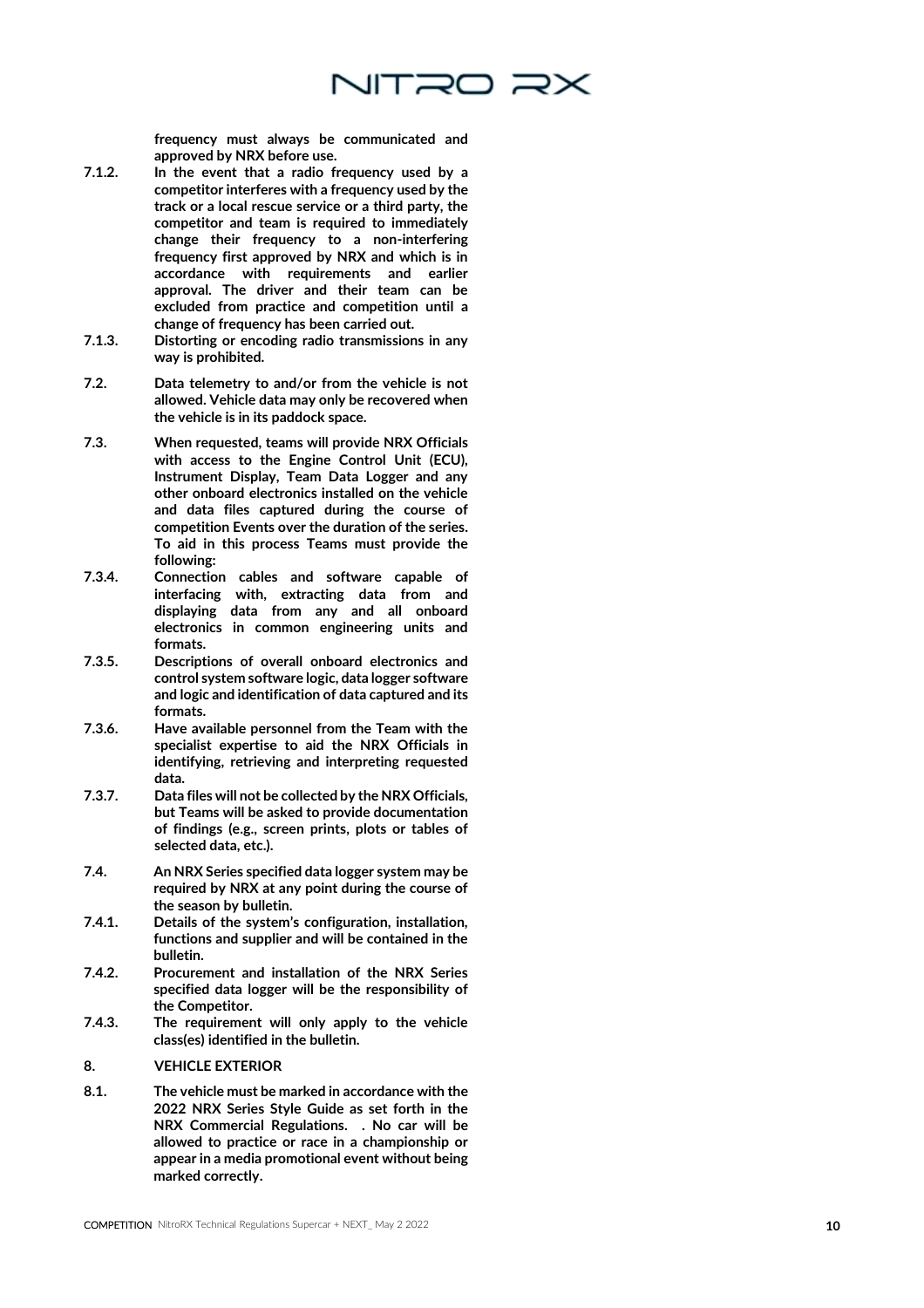- 8.1.1. Series supplied stickers may not under any circumstances be modified. If attaching them requires cutting the stickers so that they fit within the car's openings, this should be done without distorting the championship's identity, logo or the sponsor's logo.
- 8.1.2. The placement of all markings is subject to approval by NRX.
- 8.1.3. NRX Officials have the right, at their own discretion, to uphold the exact placement and style of all required markings.
- 8.1.4. Vehicles must be in full compliance with the 2022 NRX Series Style Guide to clear scrutineering.
- 8.2. Car Numbers<br>8.2.1. Car numbers
- Car numbers will be assigned in accordance with Article 9 of the 2022 NRX Sporting Regulations.
- 8.2.2. Car numbers shall be sized, styled and placed in accordance with the 2022 NRX Series Style Guide as set forth in the NRX Commercial Regulations.
- 8.2.3. Car numbers shall be displayed on the windshield, rear side windows and roof as set forth in the NRX Commercial Regulations.
- 8.3. Driver's Name shall be sized, styled and placed in accordance with the 2022 NRX Series Style Guide as set forth in the NRX Commercial Regulations.
- 8.4. Sponsor labeling shall be sized, styled and placed in accordance with the 2022 NRX Series Style Guide as set forth in the NRX Commercial Regulations.
- **9. SUPERCAR SPECIFIC TECHNICAL RULES**
- 9.1. Vehicles competing in the Supercar class must be fully compliant with the December 16, 2021 release of FIA Appendix J, Article 279 – Technical Regulations for Rallycross and all other FIA Appendix J Articles referenced therein as they apply to RX1 category vehicles and as amended by these regulations.
- 9.2. The applicable FIA regulations are incorporated herein by reference and will be used during this event for making determinations related to vehicle eligibility and conformity.
- 9.3. Amendments to the FIA regulations, requirements of particular concern and requirements unique to the NRX Events will be addressed in detail herein.
- 9.4. Vehicles not in full conformance with the requirements herein may be granted exemptions upon application to NRX at the sole discretion of NRX.
- 9.5. An NRX Technical Declaration Form must be completed for each non -conforming vehicle (See Appendix 1 of these Regulations). The Technical Declaration Form must fully detail the deviations. Applications for exemptions must be submitted to NRX no later than six (6) weeks before the first Event the vehicle will be entered in.
- 9.5.1. The purpose of the Technical Declaration Form is to:
	- Provide basic information on the vehicle to be entered in the Event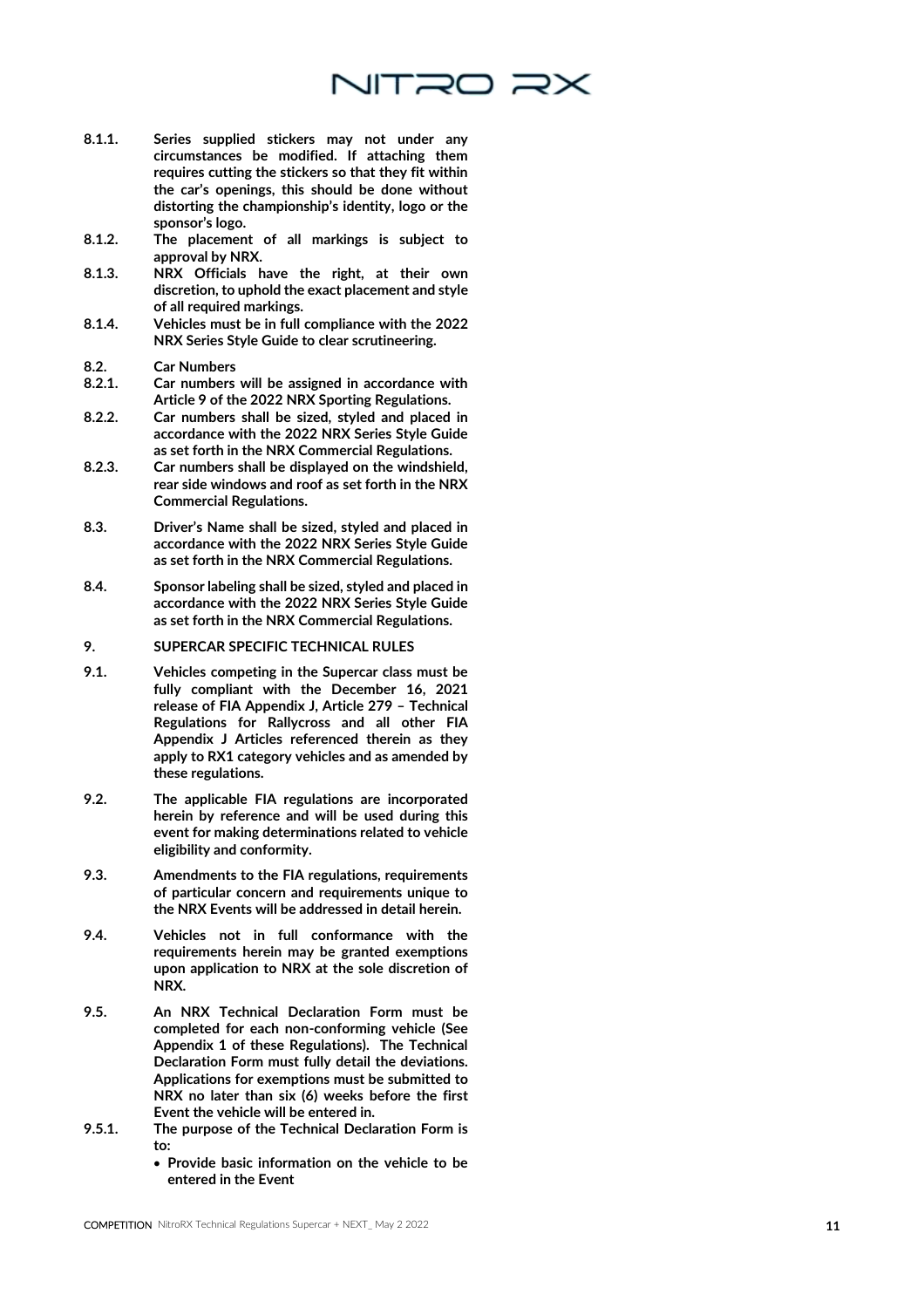

- NRX Technical Regulations.
- Assist Scrutineers in understanding the deviations.
- Aid in identifying required adjustments for the vehicle (e.g., added weight) to equalize competition.
- NRX reserves the right to expand the use of the Technical Declaration Form and increase the items that must be included.
- References to Article 279 mean the current version of FIA Appendix J Article 279
- 9.5.2. Undeclared deviations from the class rules discovered during the course of the season may be subject to penalty at the discretion of NRX up to and including exclusion from competition.
- 9.6. NRX reserves the option to accept other vehicles into an event or the series as a "Promotors Option".
- 9.6.1. Any vehicle accepted for the Event via the Event Promotor option must be substantially equivalent to those compliant with FIA Appendix J, Article 279 – Technical Regulations for Rallycross Cars and all other FIA Appendix J Articles referenced therein.
- 9.6.2. All entered competitors will be notified of any vehicles granted entry via the Event Promotor option.

9.7. NRX Specific SUPERCAR Technical Rules<br>9.7.1. Engine Control Unit software is free subje

- 9.7.1. Engine Control Unit software is free subject to the restrictions in FIA Appendix J, Article 279 and the restrictions and requirements set forth herein.
- 9.7.2. The number of vehicle and engine components that can be used during an Event or during the 2022 NRX Season will not be limited.

9.7.3. 279 Section 3.4 – Driving Aids

- 9.7.3.1. Any electronic driving aid system such as traction control, ABS, ASR, ESP or similar electronic driving aids not mentioned whether standalone or integrated into the ECU is prohibited.
- 9.7.3.2. Any torque demand control that is derived through a closed loop system is not permitted with the exception of the launch strategy.
- 9.7.4. Launch strategies may only be used for the start or restart of the race(s).
- 9.7.4.1. The launch strategy must be manually engaged by the driver by the use of a single button to control and hold the engine speed during the launch. The desired launch engine speed may be set by the driver to a desired RPM setting.
- **Control of the control of the car external Regulation** Technical Regulations Supercolar Control of the car external Regulations Supercolar Control of the car external Regulations Supercolar + NEXT\_CONTENTS (SUPERCAR TEChn 9.7.4.2. During the start or restart of a race, the ECU launch strategy may only act on engine parameters and no other vehicle functions or components. The launch strategy shall be active for a maximum of one half of one second (0.5 seconds) after the vehicle starts to move from its designated grid space.
- 9.7.4.3. A handbrake rear drive disconnect defeat may be used during launches, but it must be controlled by the driver completely independent from the ECU and other electronic controllers. The rear drive disconnect defeat may only be used before the car leaves the designated grid space.
- 9.7.4.4. Wheel brake pressure holding valves (e.g., line locks) may not be used.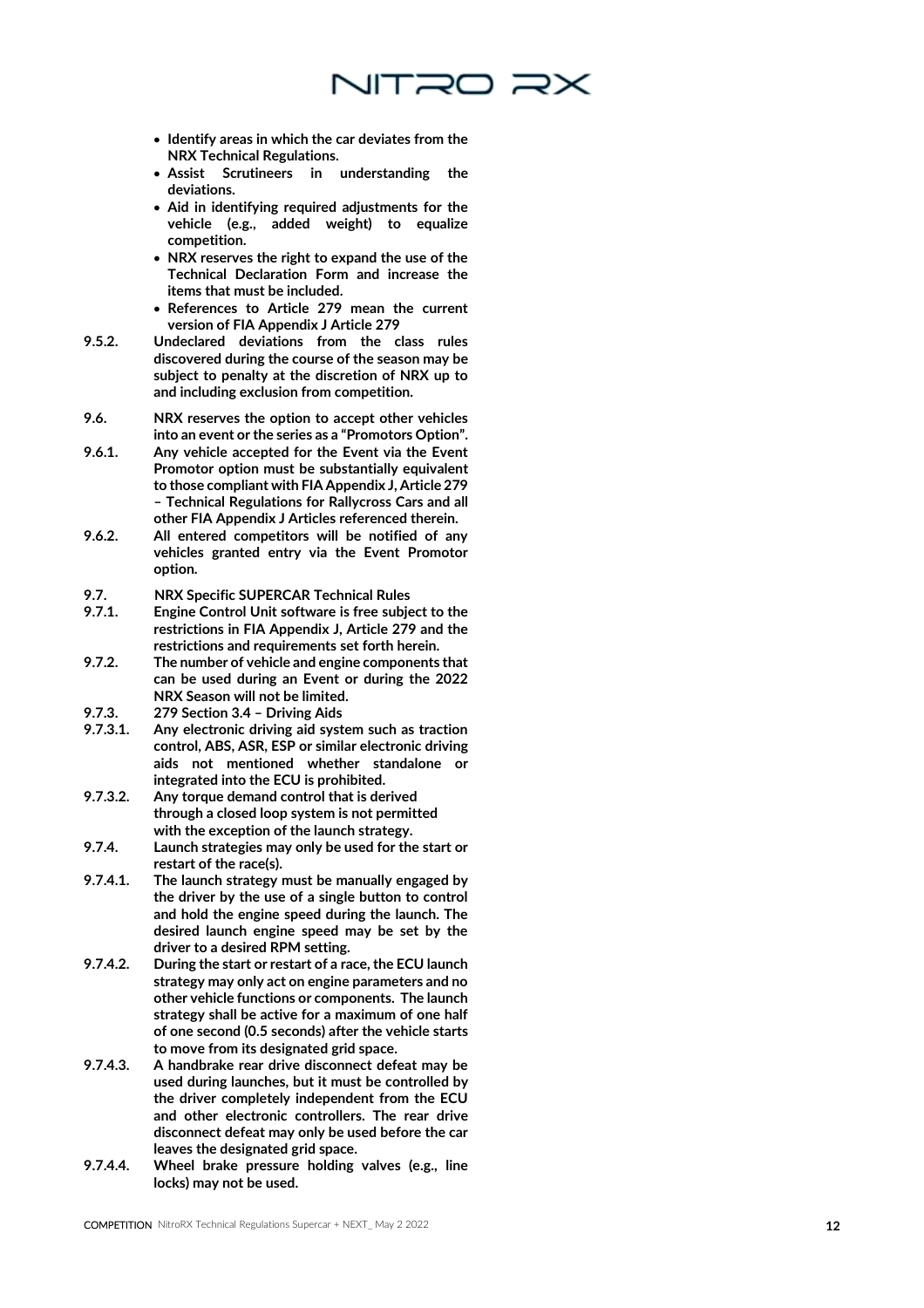

- 9.7.4.5. The launch control strategy and associated hardware must be approved by NRX Series Officials before use. No additional launch control strategies may be used.
- 9.7.5. Vehicles may incorporate an engine speed limiter function for controlling vehicle speed over specific jumps designated at the Event. The function may not be used at any other point on the track.
- 9.7.5.1. This function is commanded via a driver activated ON/OFF input to the Engine Control Unit. The function is active immediately when engaged (ON) and deactivated immediately when disengaged (OFF). The "Jump Engine Speed Limiter" function may be considered comparable to a traditional RPM based "Pit Lane RPM/Speed Limiter".
- 9.7.5.2. A single engine speed limit within the permitted engine operating speed range may be commanded via the Driver through the Jump Engine Speed Limiter function. The jump engine speed limit value may not be driver adjustable while on track.
- 9.7.6. 279 Section 3.7 GPS Units The permitted GPS unit may be connected to a stand-alone dash mounted display for measured ground speed.
- 9.7.6.1. The display may be used at all NRX venues.<br>9.7.6.2. The display must be completely independen
- The display must be completely independent of the engine control system and cannot be connected in any way (wired or wireless) with any system of the car. Furthermore, its electrical harnesses must not be included in the car's main wiring loom. The harness should be a different color to make it easier to identify. The only permitted connection to vehicle systems is an independent cable to the battery.
- 9.7.7. 279 Section 5.2.3 Restrictor The drillings for sealing the restrictor must be 2.0 to 3.0 mm diameter to accommodate the cable on the seal.
- 9.7.8. 279 Section 5.4 Custom Engine –Boxer configuration engines corresponding to legacy GRX/ARX rules may be used. The engine must conform to the following specification:

Block and Cylinder Head Custom Displacement ≤ 2000 cc Cam Drive **Belt/Chain/Gear** Max Engine Speed 9500 RPM Bed Plate Height 124 mm Bore  $\leq 92.015$  mm Stroke **Based on Bore** Cylinder Bore Spacing 113 mm Compression Ratio ≤ 12.5 Piston Pin Outer Diameter 22.98 mm **Height of Piston** Main Bearing Diameter ≥ 51.979 mm Main Bearing Width 14.8 mm Crank Pin Bearing Diameter 51.98 mm Crank Pin Bearing Width 16.50 mm Top Ring Height 1.2 mm Second Ring Height 1.5 mm Oil Scraper Ring Height 2.0 mm Camshaft Bearing Diameter 30.0 mm Cam Lobe Base Circle Radius ≥ 15.0 mm

Configuration 4 Cylinder Boxer, Double overhead cam, 4 valves per cylinder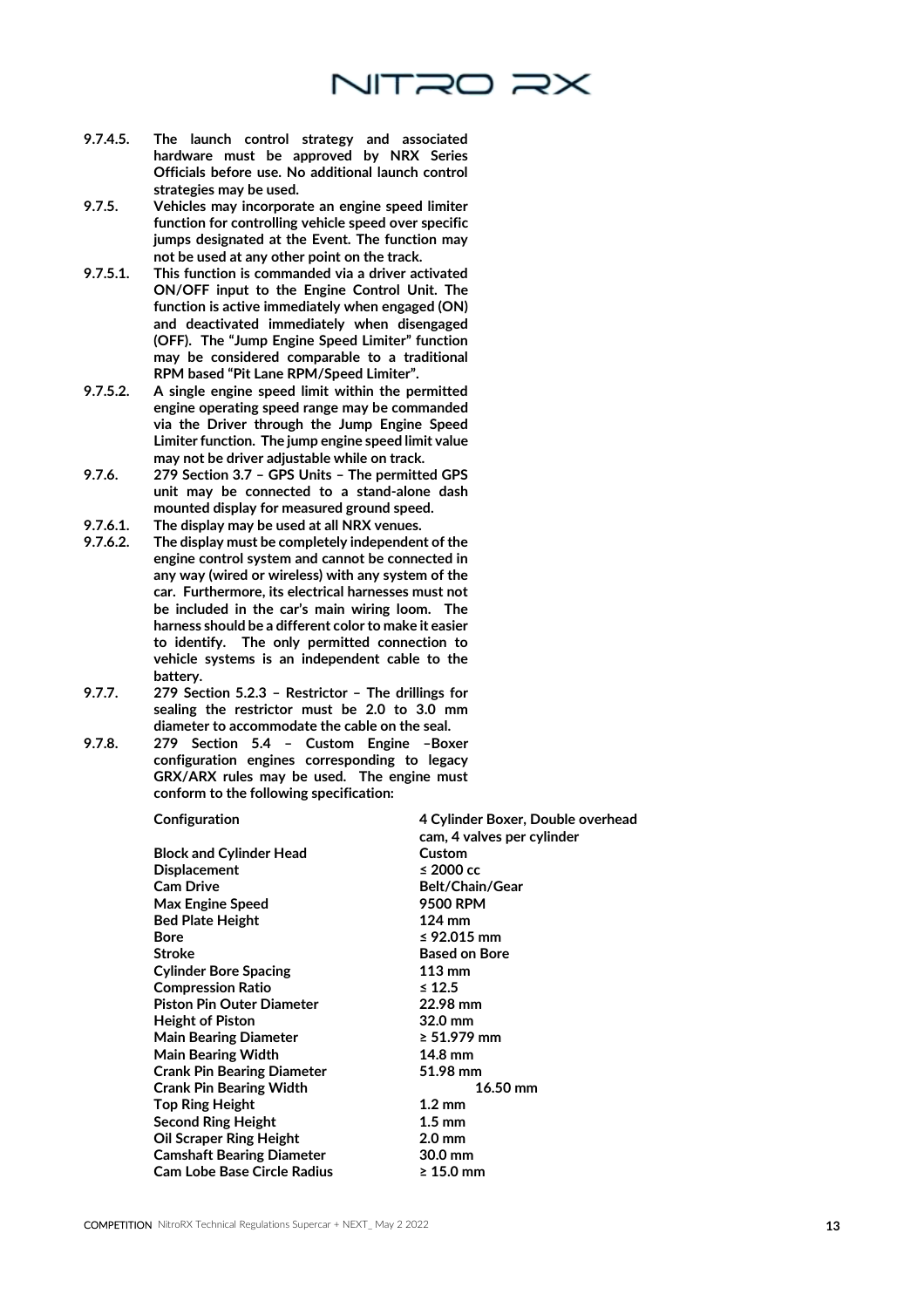

Valve Stem Diameter 5.97 mm Intake Valve Diameter ≤ 37.0 mm Exhaust Valve Diameter ≤ 33.0 mm Intake Valve Lift ≤ 13.0 mm Exhaust Valve Lift Piston Weight 550 grams **Connecting Rod Weight** Crankshaft Weight 7,600 grams Crankshaft + Flywheel Weight  $\geq 13,000$  grams Camshaft Weight -Intake (each) 1,000 grams Camshaft Weight -Exhaust (each) 930 grams Intake Manifold Volume ≤ 18.0 Liters

- 9.7.9. 279 Section 9.2 Tires Permitted tires are specified in Article 4.4.2 of these regulations.
- 9.7.10. 279 Section 10.2.14.d Front Bumper If standard U.S. sourced tubing is used, the maximum bumper tube diameter is 2.0 inches and the maximum wall thickness 0.065 inches.

#### **10. NRX NEXT SPECIFIC TECHNICAL RULES**

- 10.1. The NRX NEXT class is open to single make vehicles formerly referred to as RX2/ARX2/Supercar Lites designed, manufactured and supplied exclusively by Olsbergs MSE/Avitas. Vehicles must be in full conformance with the most recently published Technical Regulations, Technical Bulletins, User Manual and Spare Parts Manual as posted at [http://www.supercarlites.com/v1/the](http://www.supercarlites.com/v1/the-car/) -car/ .
- 10.2. The vehicle and its components must not be modified in any way and must be used as delivered by the exclusive supplier. The setup may be changed only by using the basic mechanical settings available on the vehicle.

#### **11. SCRUTINEERING**

- 11.1. General Scrutineering Procedures
	- Scrutineering will take place on the dates and during the time periods indicated in the Supplementary Regulations for the Event.
	- In special circumstances, alternate arrangements for scrutineering may be made only with the advance consent of both the Chief Scrutineer and the Race Director.
	- Scrutineering inspections will take place in the team paddock. The order in which the vehicle inspections are conducted will be random.
	- The vehicle may be on the ground or on jack stands during the inspection. The electrical system must be capable of being energized and the engine started. Teams are asked to have the full set of each driver's safety gear out and ready for inspection when Scrutineering opens.
	- Pre -event Scrutineering will, as a minimum, address those items on the 2022 NRX Scrutineering Form. The forms will be provided and distributed by Scrutineering. Additional items associated with both vehicle safety and technical rules compliance may be checked at the discretion of the Chief Scrutineer.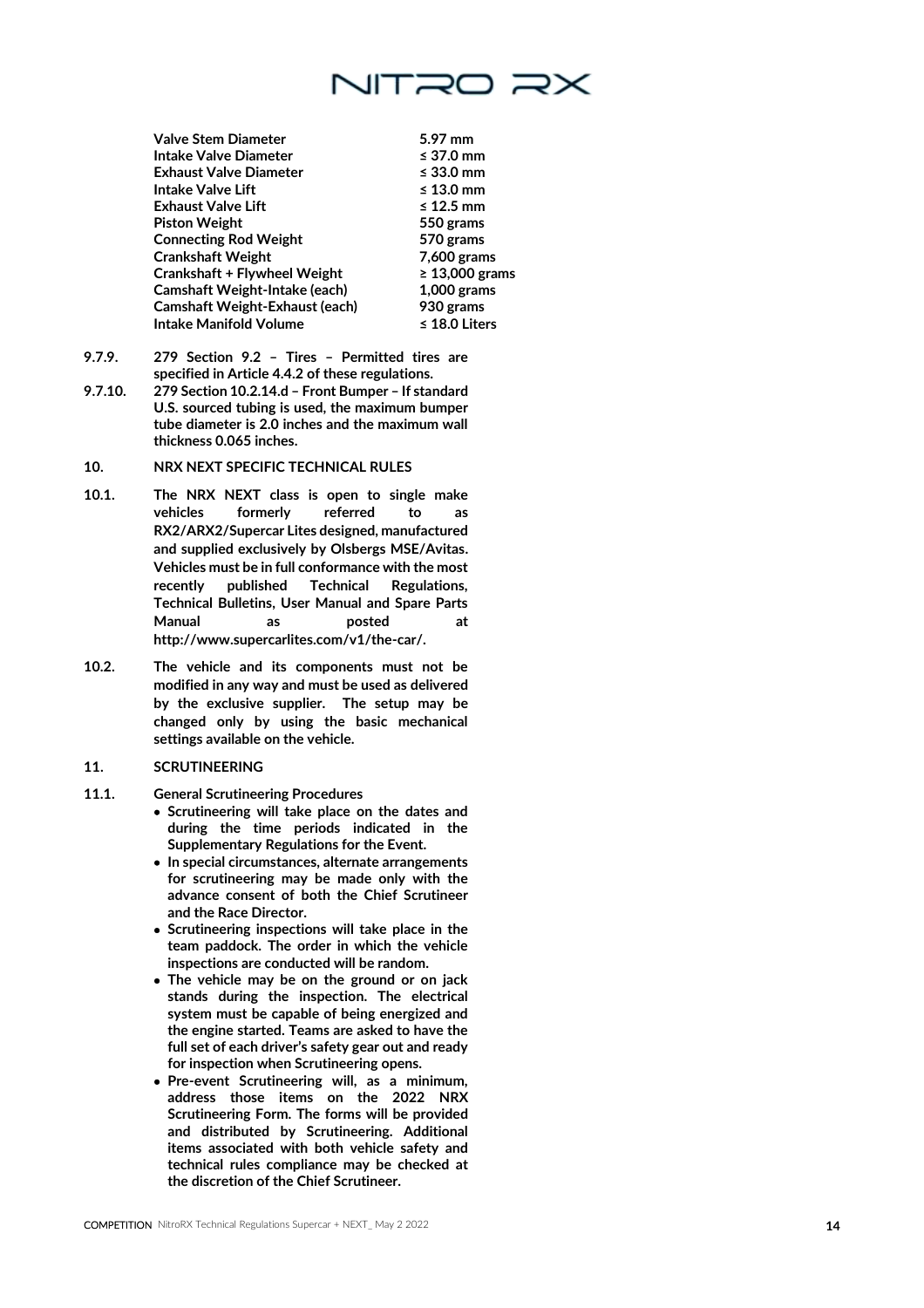

- both Events of a double header weekend.
- The Scrutineering weigh scales will generally be open for teams to check vehicle weight at their own discretion. Official operations during competition will take precedence over team requests to check vehicle weight. The Scrutineering weigh scale readings are considered the official weight for rules compliance determination.
- 11.2. Presenting the car for scrutineering will be deemed an implicit representation by the competitor that the car fully complies with the regulations.
- 11.3. A vehicle will not be cleared for competition until the vehicle preparation is completed, all noted deficiencies have been corrected and the Chief Scrutineer is satisfied the vehicle is fit for competition. The team paddock will generally be revisited to conduct any required re -inspections.
- 11.4. Competitors must provide their logbook upon request for scrutiny of every car that will compete for each race. Teams are asked to have the vehicle safety roll cage homologation paperwork and any other ASN generated documents specific to the vehicle available for inspection. Teams are asked to have the vehicle and driver's safety equipment manufacturer's installation instructions available to help resolve any questions that arise concerning installation details.
- 11.5. The Technical Delegate may require that the competitors carry out necessary dismantling. Failure to do so can result in the Clerk of the Course arranging for such a dismantling and charge the costs to the competitor. Competitors will not be allowed to participate in the championship until the costs have been covered.
- 11.6. The Race Officials should at any time and place must be granted free and unrestricted access by the competitor to inspect and/or measure the any car registered for the Event.
- **FIRE presentation is the computer of the computer of the computer of the computer of the computer of the computer of the computer of the computer of the computer of the computer of the computer of the computer of the comp** 11.7. During the season, NRX reserves the right to undertake detailed analyses of all electronic equipment used by the competitors and all other related material, to ensure that these do not contain any elements capable of use in a manner which may breach the Regulations. Competitors should, on demand, provide all electronic equipment, source codes, programs, machine codes and any other equipment deemed necessary to ensure a complete inspection and analysis to the Technical Delegate for scrutiny by an analyst appointed by NRX. The costs of such an analysis shall be borne entirely by the competitor. Other than in the case of breach of regulations, all details of the analysis will remain confidential to NRX and the competitor. Failure to allow or facilitate the inspection of such electronic equipment may be deemed a violation of the Regulations, which can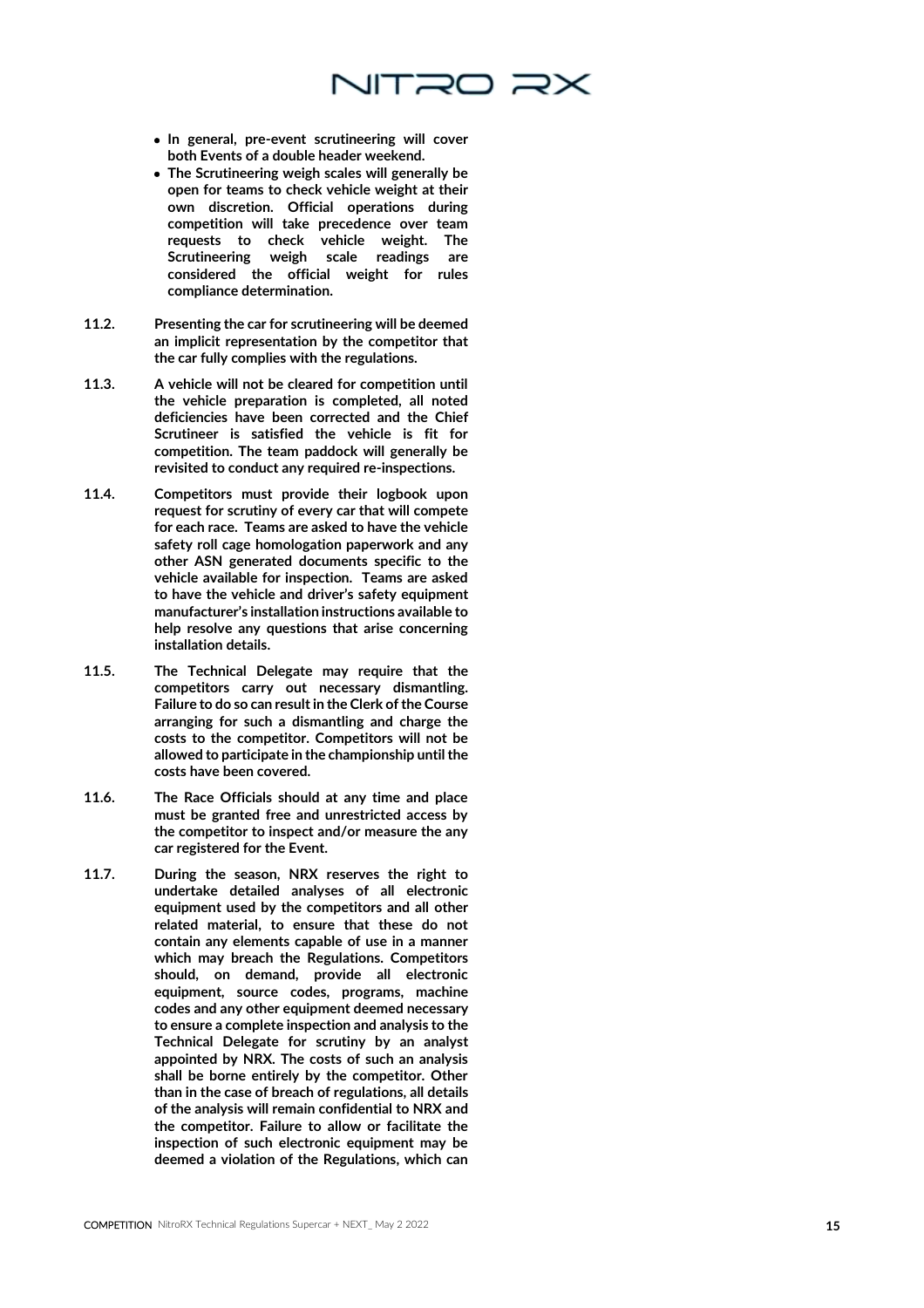

lead to disqualification from the championship by the Stewards.

11.8. SUPERCAR turbocharger restrictors and NRX NEXT engines will be sealed during Scrutineering. Scrutineering must be notified when a sealed component (e.g., turbocharger, NRX NEXT engine, etc.) is changed on the vehicle.

### **Appendix 1 – NRX SUPERCAR Technical Declaration Form**

### **Owner/Team Details** Team name Name of person completing this form Position/role in team Email address Phone number

| <b>Car details</b>               |  |
|----------------------------------|--|
| Make                             |  |
| Model                            |  |
| Chassis number or VIN            |  |
| Usual race number                |  |
| <b>Engine type</b>               |  |
| Manufacturer/make                |  |
| Custom (FIA)                     |  |
| Custom (Boxer)                   |  |
| <b>ECU Make</b>                  |  |
| ECU Type                         |  |
| FIA Homologated Software Version |  |
|                                  |  |

### **Does the car comply fully with FIA Appendix J Article 279?**

Yes and the North State of the North State of the North State of the North State of the North State of the Nor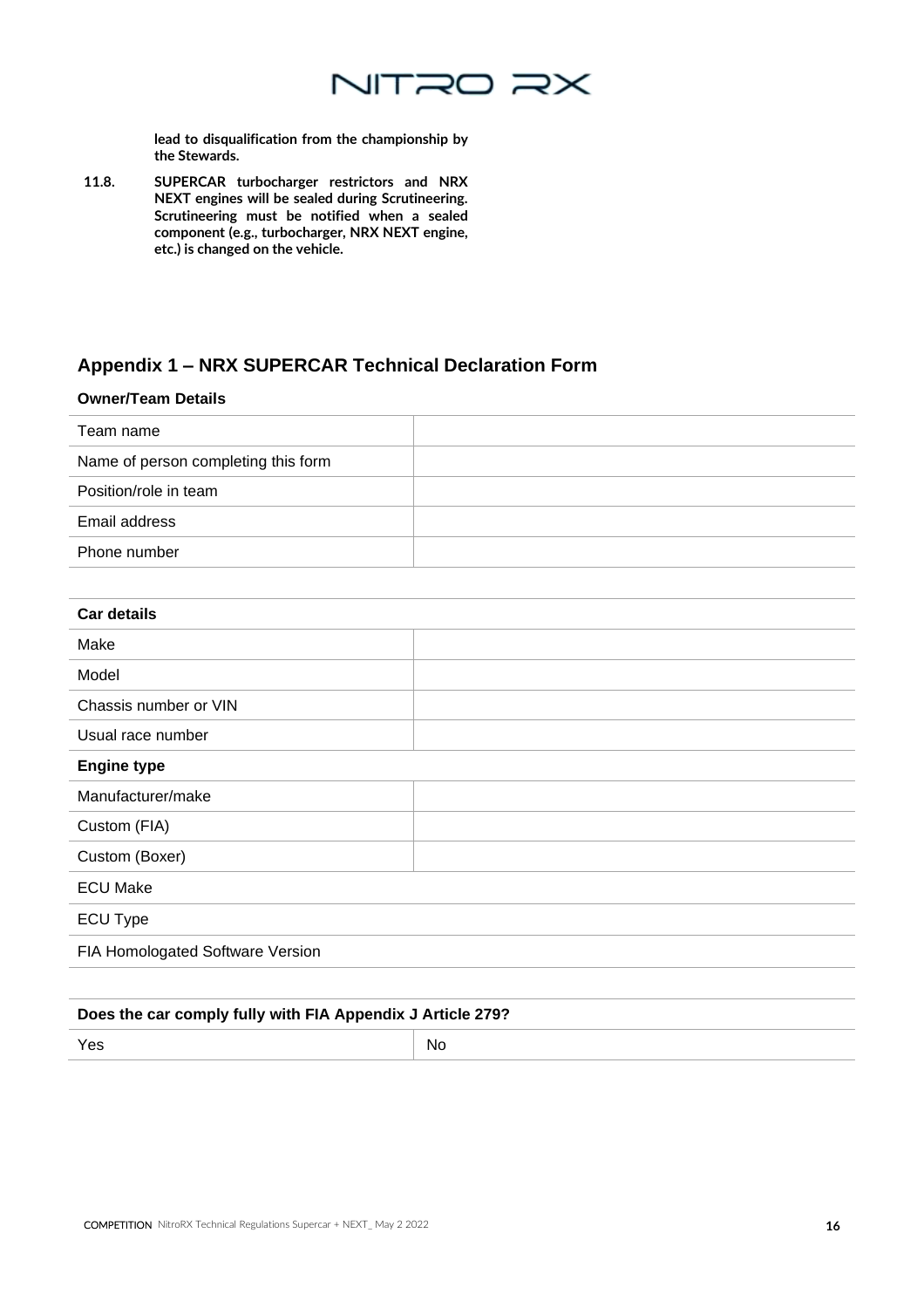

If yes, there is no need to complete further parts of this form.

If no, please work through the 2022 FIA Appendix J, Article 279 (Published by the FIA on 16.12.2021) and the 2022 NRX Technical Regulations and complete this form as necessary for the car referred to above.

In completing this Form, you are making a full and open declaration of all areas in which the car described varies from the 2022 FIA Appendix J, Article 279 Regulations and the 2022 NRX Technical Regulations . The information will be taken as being a definitive record of all variations.

Duplicate the following sheet as many times as necessary to provide all required information. Photographs or drawings should be included along with a brief written description for each regulation.

Return this form to Nitro Rallycross / Thrillone management not later than six (6) weeks before the first event at which the car referred to above will be used.

#### **Photographs**

Front 3/4 view (front and driver's right side of car)

Rear 3/4 view (rear and driver's left side of car)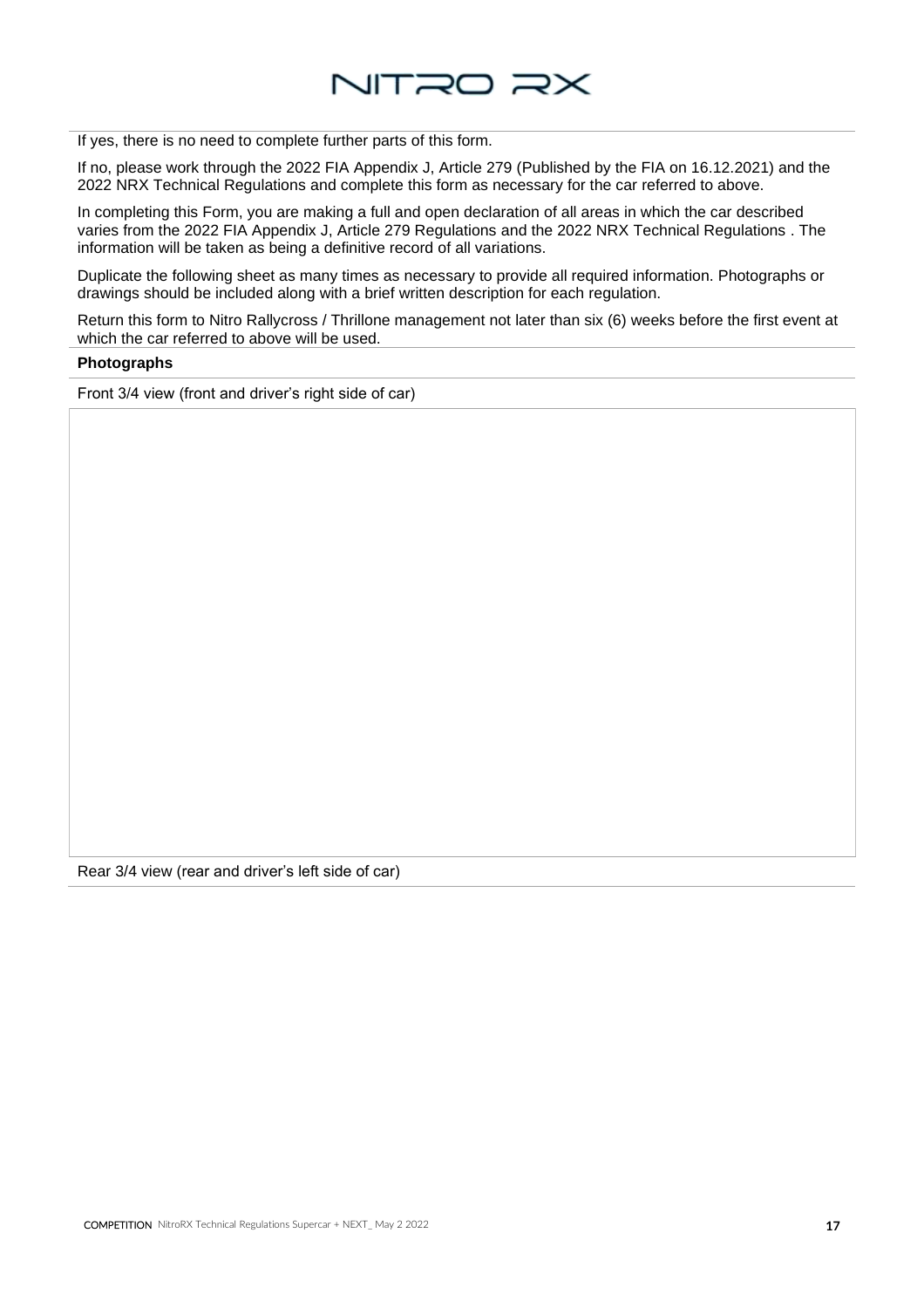Regulation reference

Description of difference

Photographs or drawings (add as many as necessary)